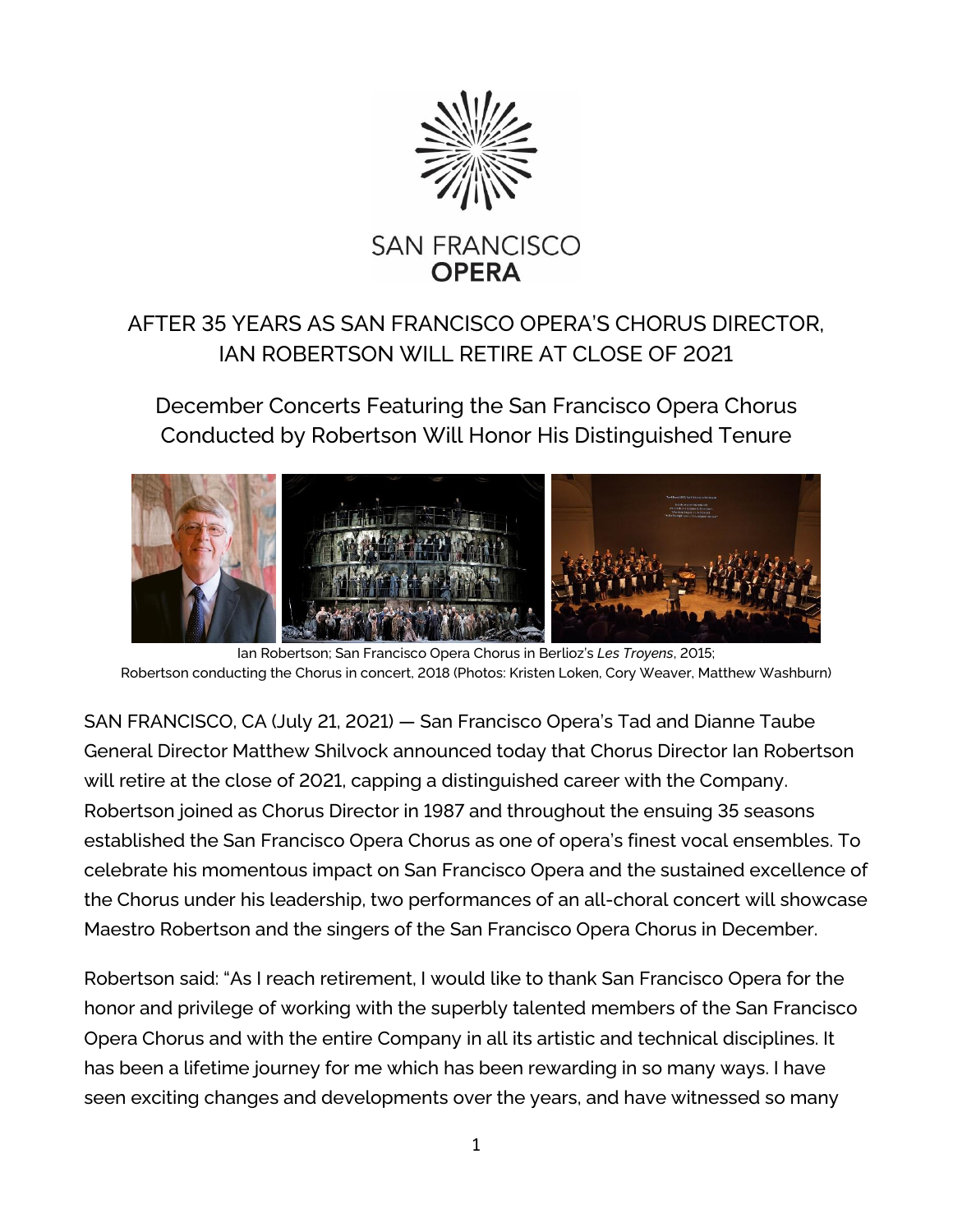inspirational moments during rehearsals and performances at this great company. I've been so fortunate to have collaborated with its four music directors and many fine stage directors and artists. I wish the Opera continued success in its mission to present the very best of international opera."

Throughout his 35 years at the helm, the Scotland native has led the San Francisco Opera Chorus in 342 productions, including dramatic expansions of the Company's stage repertoire with significant premieres and the integration of large-scale works only attempted by a handful of companies worldwide. A shortlist of highlights and achievements includes the American premiere of Messiaen's monumental and rarely performed *Saint François d'Assise*, Berlioz's epic *Les Troyens* (*The Trojans*), Prokofiev's *War and Peace* and two productions of Britten's *Billy Budd*. Robertson has also conducted several works for the Company, including Shostakovich's *Lady Macbeth of Mtsensk*, Verdi's *Rigoletto*, Puccini's *Turandot* and Wagner's *Lohengrin*.

American Guild of Musical Artists (AGMA) representative and San Francisco Opera Chorister Sally Mouzon said: "It is hard to believe that Ian Robertson is actually retiring! His hair may be gray now, but Ian's dedication to the sound and to the preparation of the Opera Chorus has remained a constant throughout his years here. The glorious sound of the San Francisco Opera Chorus, one of the premier operatic choruses in the world, is the result of his work. We are always ready for anything a conductor or director throws at us, in any style and in any tempo. Ian has shaped our Chorus with his ear, his hard work, his attention to detail, and his humor. It has been a tremendous honor to be part of 'Ian Robertson's Opera Chorus.' His place in our Opera family will be enormously difficult to fill."

Under Robertson's leadership, the San Francisco Opera Chorus has garnered widespread acclaim and was the subject of the 1991 Academy Award-winning documentary *In the Shadow of the Stars*. Robertson has likewise been the recipient of many awards, including the Messiaen prize for his work on the 2002 American premiere of *Saint François d'Assise*. In 2012, then general director David Gockley awarded Robertson the Opera Medal, San Francisco Opera's highest honor, in recognition of his dedication and artistic vision. Robertson's 35 years as San Francisco Opera's Chorus Director constitute the longest tenure of any individual to hold that artistic leadership role in Company history. In 2019, Robertson stepped down as artistic director of the Grammy-winning San Francisco Boys Chorus, a role he had held since 1996.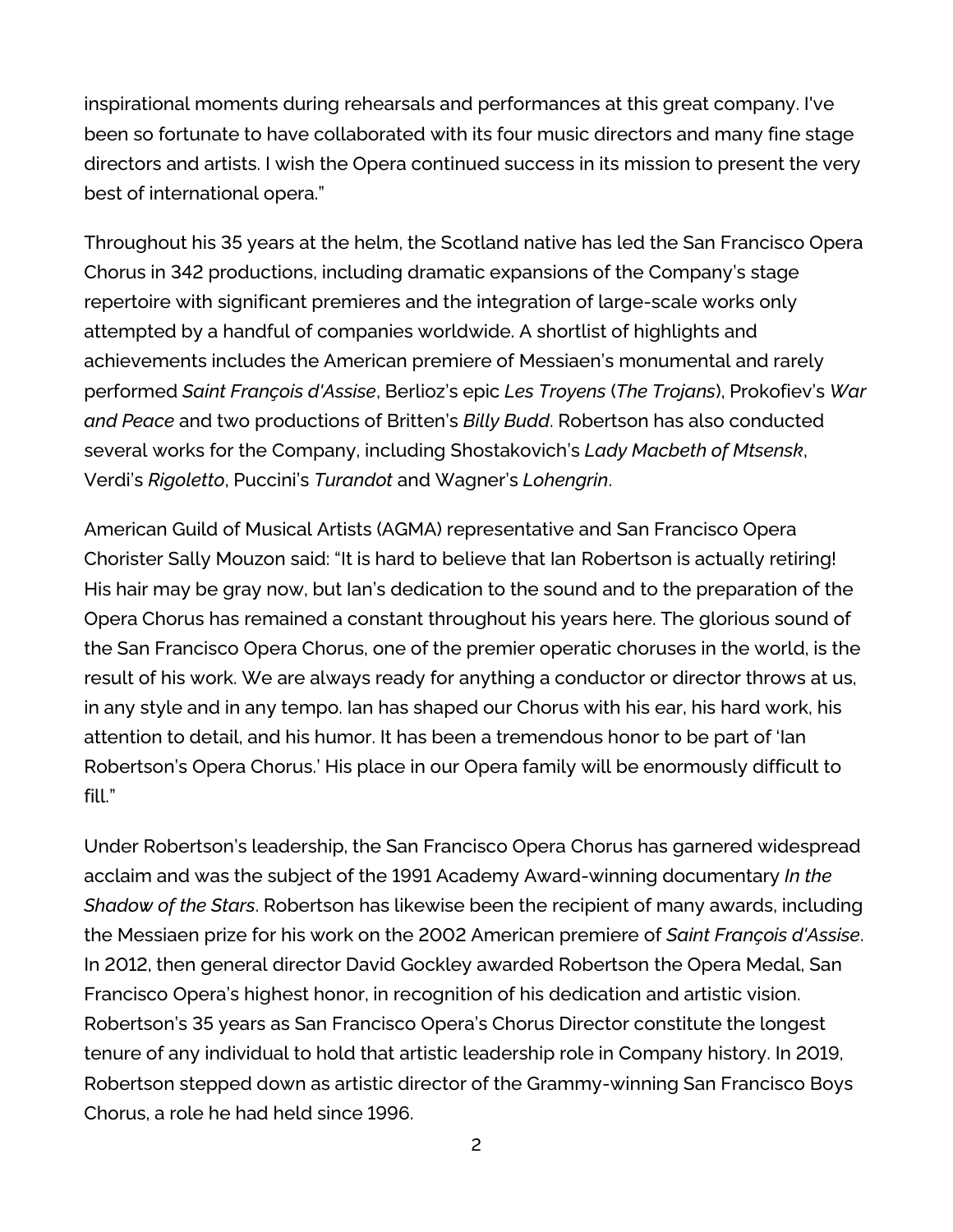San Francisco Opera Caroline H. Hume Music Director Eun Sun Kim worked with Robertson during her 2019 Company debut conducting Dvořák's *Rusalka*. Though subsequent projects, including Verdi's *Ernani*, were canceled due to the pandemic, the two will collaborate this season on Puccini's *Tosca* (opening August 21) and Beethoven's *Fidelio* (opening October 14). Eun Sun Kim said, "It has been lovely to work with Ian, and I'm so glad we can celebrate his retirement with our new production of *Fidelio* in October. This is such a wonderful opera for the Chorus, and it will be a fitting coda to Ian's storied history with San Francisco Opera."

Matthew Shilvock said: "For 35 seasons, Ian Robertson has been a pillar of tremendous artistic strength at San Francisco Opera. He has guided and shaped the sound and musicality of the San Francisco Opera Chorus with insightful leadership. When one considers the hundreds of productions for which Ian has directed the Chorus, one realizes the unshakeable artistic legacy of his tenure. The monumental expressions of choral singing in works like *Die Meistersinger*, *The Trojans*, *La Damnation de Faust, War and Peace, Saint François d'Assise, Doctor Atomic, Turandot* and so many others will resound as great testaments to Ian's legacy.

Shilvock continued: "It has been an absolute joy to work alongside Ian. I am particularly happy that, in the past few years, we have been able to institute an annual Chorus Concert that Ian has curated and led with impeccable finesse and the finest quips in his commentary. This year's concert will be a wonderful summation of the extraordinary artistic journey Ian has taken here, a journey that we have all been the richer for sharing with him."

In 2016, Robertson inaugurated a series of concerts showcasing the San Francisco Opera Chorus. This concert series held in the intimate Dianne and Tad Atrium Theater returns December 11 and 12 with a program of choral works, handpicked by Robertson. The singers of the San Francisco Opera Chorus will be led by Maestro Robertson with Associate Chorus Master Fabrizio Corona at the piano.

## # # # #

SAN FRANCISCO OPERA CHORUS IN CONCERT: CELEBRATING IAN ROBERTSON Saturday, December 11 at 7:30 pm Sunday, December 12 at 2 pm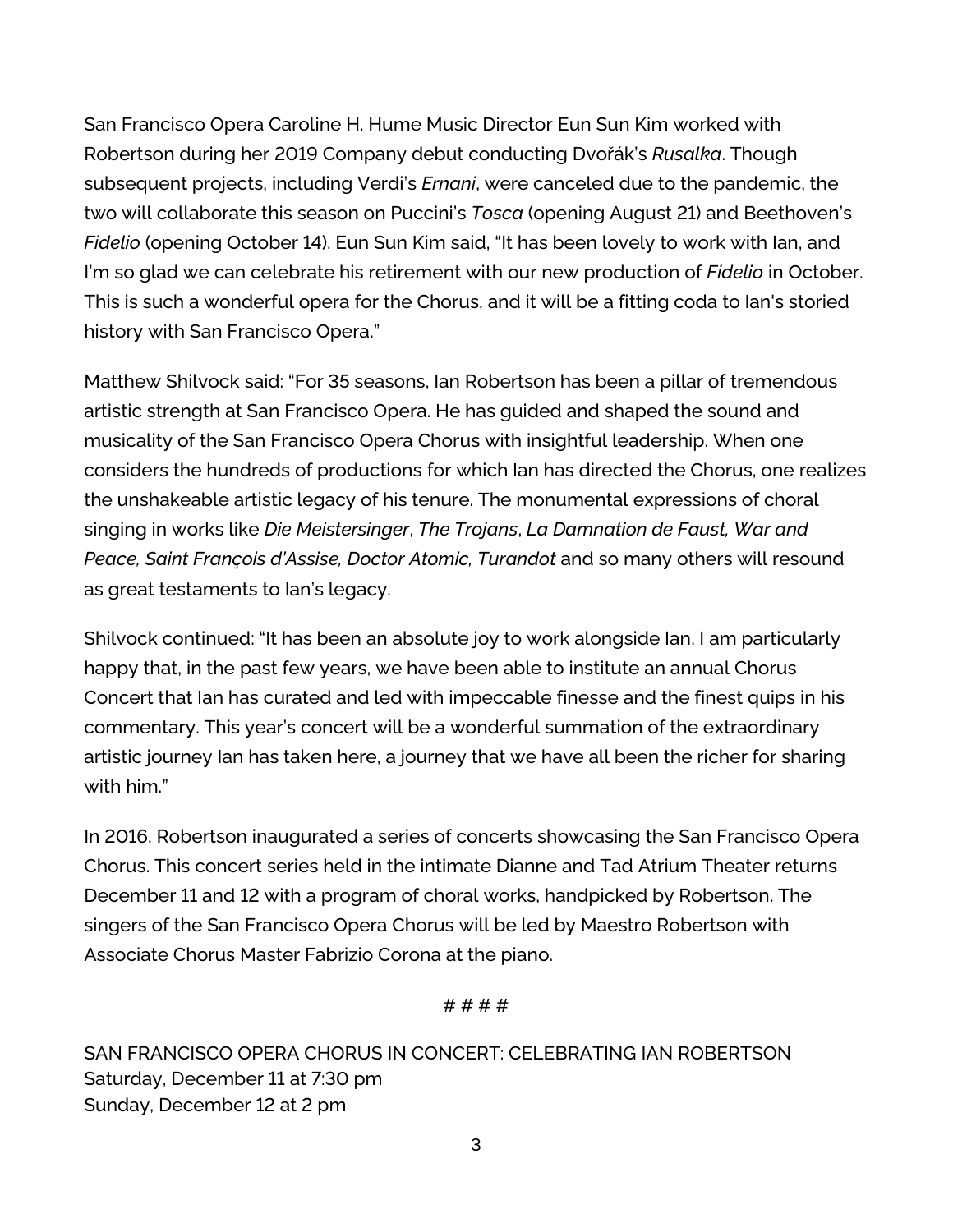Dianne and Tad Taube Atrium Theater Diane B. Wilsey Center for Opera Veterans Building (4th floor), 401 Van Ness Avenue, San Francisco

General admission: \$39

Chorus Director Ian Robertson, conductor San Francisco Opera Chorus

The concert program highlights beloved opera choruses by Mozart, Puccini and Verdi and more contemporary works by Florence Beatrice Price, Joan Szymko and Kate Rusby.

To purchase tickets, call the San Francisco Opera Box Office at (415) 864-3330. Additional information can be found at [sfopera.com/chorusconcert.](https://sfopera.com/chorusconcert)

San Francisco Opera is sponsored, in part, by The Dolby Family, Carol and Dixon Doll, Bertie Bialek Elliott, Keith and Priscilla Geeslin, Gordon Getty, John A. and Cynthia Fry Gunn, Burgess and Elizabeth Jamieson, Franklin and Catherine Johnson, Edmund W. and Jeannik Méquet Littlefield Fund, Steven M. Menzies, Bernard and Barbro Osher, Jan Shrem and Maria Manetti Shrem, Dianne and Tad Taube, Phyllis C. Wattis Endowment Funds, Diane B. Wilsey, and Barbara A. Wolfe.

Yamaha is the official piano of San Francisco Opera.

San Francisco Opera would like to acknowledge the team of UCSF doctors who have provided guidance in planning the Company's safe return to the stage. Thank you to Drs. George Rutherford, Mark Almond, Peter Chin-Hong, Robert Harrison, Sânziana Roman and Clark Rosen.

San Francisco Opera is supported, in part, by a grant from Grants for the Arts.



OFFICIAL AIRLINE



OFFICIAL WINE SPONSOR



# # # #